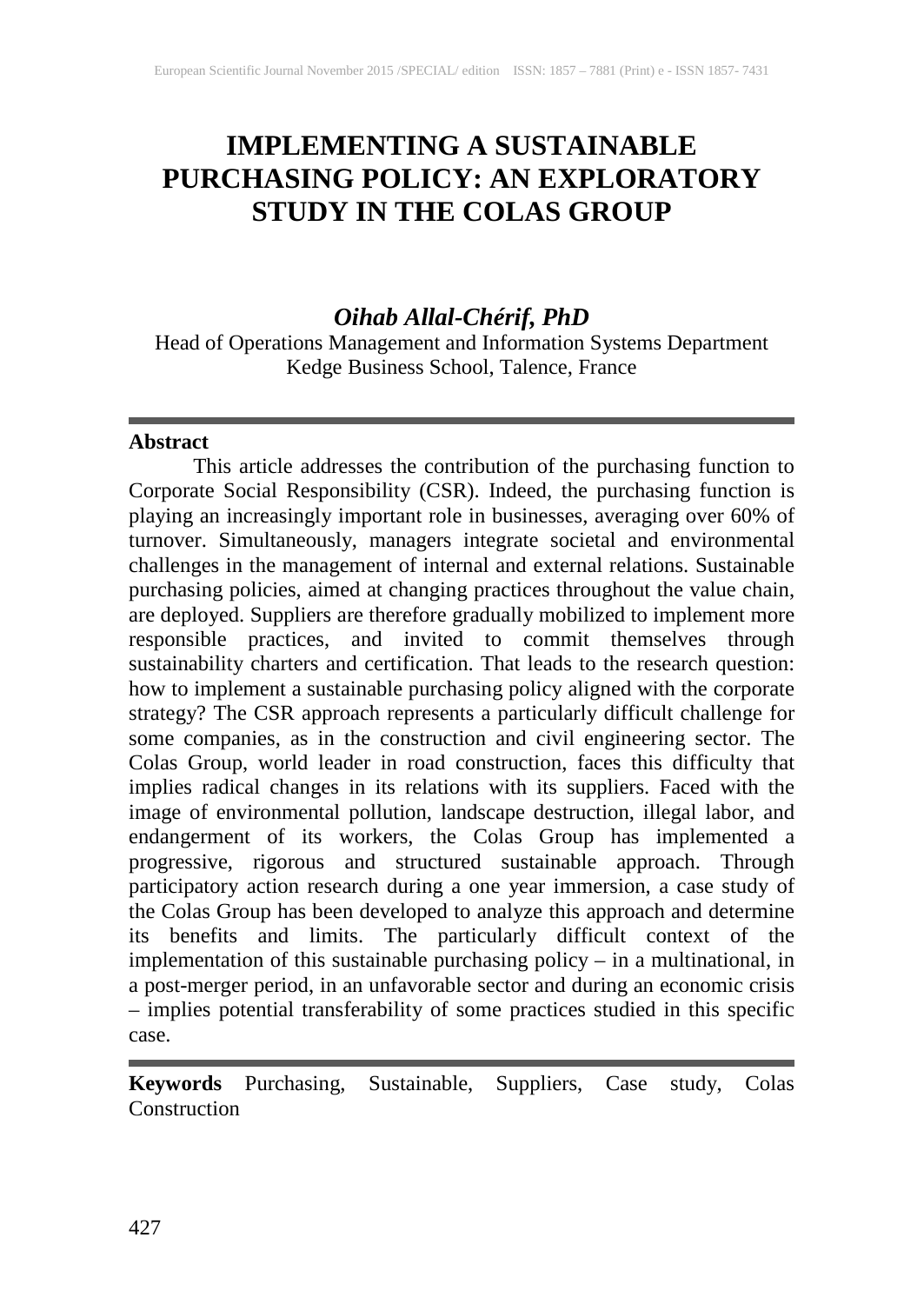#### **Introduction**

Sustainability is a major issue for all businesses of all sizes and from all sectors. It is of even greater importance in the industry, where the purchasing function represents often more than 80% of the turnover. This function plays a key role in how the Corporate Social Responsibility (CSR) of a company will be implemented and perpetuated (Crespin-Mazet & Dontenwill, 2012).

For a company to be sustainable, it's not sufficient to control all intern processes and to respect social, ecological and economical principles within its frontiers. It has to take into account all its suppliers, and its suppliers' suppliers, and to make sure they follow the same model: "Each organization is only as sustainable as its upstream supply chain" (Schneider & Wallenburg, 2012). Buyers therefore should ensure that suppliers pursue an industrial policy that is compatible with their sustainable principles and share the same culture. Strategic objectives should be determined jointly (Sytch & Gulati, 2008). Beyond cost killing, sustainable buyers favor suppliers with whom they can establish long-term partnerships. After a period during which purchasing frantically sought to cut costs and rationalize processes, it now concentrates on efforts such as technological advancement, innovation, sustainability, and global B2B marketing (Ortas, Moneva, & Álvarez, 2014).

The purpose of this article is to characterize the benefits and limits associated with the implementation of a sustainable purchasing policy and to provide a thorough analysis of a complex case. A focus is made on suppliers' implication in the process of developing a socially and environmentally responsible supply chain. The chosen company is the Colas Group, world leader in road construction, whose brand image is hardly compatible with sustainability due to its activities. Following this introduction, the next two sections review the literature linking purchasing to corporate social responsibility. A section is then dedicated to present the exploratory case study methodology. The last two sections present, analyze and discuss the Colas Group case and the way a sustainable purchasing policy aligned with the corporate strategy was implemented. A conclusion summarizes the contributions of this article.

#### **Aligning the purchasing strategy with the corporate sustainable policy**

As defined by the European Commission, Corporate Social Responsibility is "the voluntary integration by companies of social and ecological issues in their business operations and relationships with all internal and external stakeholders, in order to fully meet the applicable legal obligations, invest in human capital, and respect the environment" (European Commission, 2001).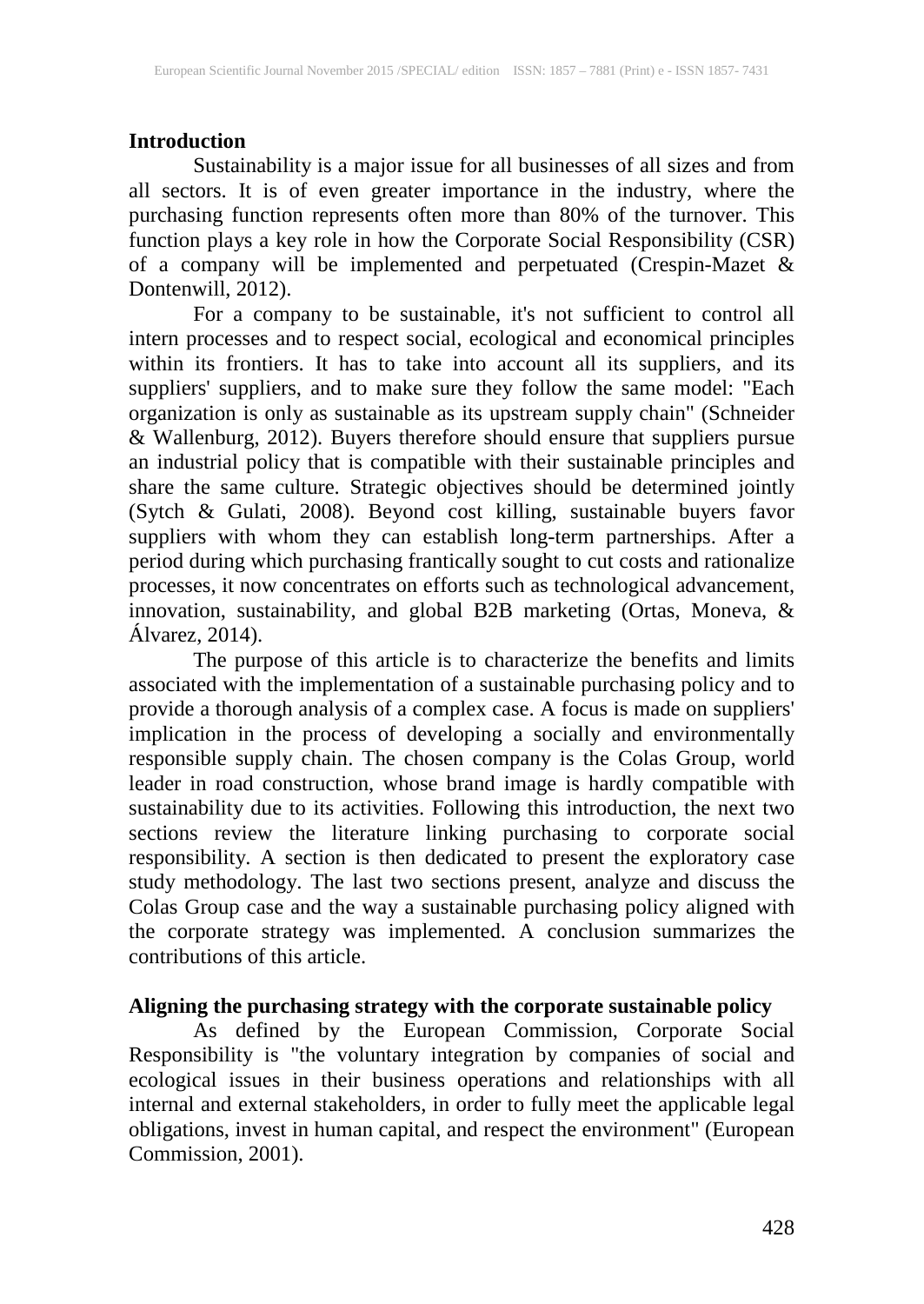As a societal actor, a firm cannot be only preoccupied by its sole wellbeing: it should be involved in the wellbeing of the whole society (Franklin-Johnson & Richomme-Huet, 2012). In 2002, when he was Secretary-General of the United Nations, Kofi Annan said: "Without the private sector, sustainable development will remain only a distant dream. We now understand that both business and society stand to benefit from working together. And more and more we are realizing that it is only by mobilizing the corporate sector that we can make significant progress. The corporate sector has the finances, the technology and the management to make all this happen. The corporate sector need not wait for governments to take decisions for them to take initiatives" (Colbert, Kurucz, & Wheeler, 2012). Although more and more standards appear, this collective responsibility and the moral conscience of the companies are voluntary and are inextricably linked with corporate image and economic profitability.

The involvement of the purchasing function in the corporate CSR policy increases both with the company's size and with the level of maturity of CSR. Sustainable purchasing is exposed to two types of risks: on one hand the risks associated with the products bought that may pollute, be nonrecyclable or unsafe; on the other the risk of the supplier that may employ children, destroy natural resources (Fel, 2011). To remedy this, the purchasing function integrates sustainable principles and follows the corporate CSR policy throughout the purchasing process: from the definition of need in which eco-design can be promoted, to the preparation of the requests for information, for proposal, for quotation, or for tender in which buyers can introduce societal constraints, through the weighting of sustainable development criteria in the bids received (Fel, 2011).

Any company that claims to be sustainable must also work with responsible suppliers (Schneider & Wallenburg, 2012). To ensure the compatibility of its strategy with those of its suppliers, the company will have to identify social environmental and economical standards its suppliers must meet. The sustainable performance of its current suppliers should be evaluated, objectives should be set according to future needs, and the complete purchasing process must be redesigned according to CSR requirements (Dai & Blackhurst, 2012). Sustainable procurement imposes constraints on suppliers: they must be able to bring high economic value with competitive costs, to respect high environmental standards, and finally to contribute to strengthening the social values of the company (Ageron & Spalanzani, 2010).

## **Factors facilitating and inhibiting the implementation of a sustainable purchasing function**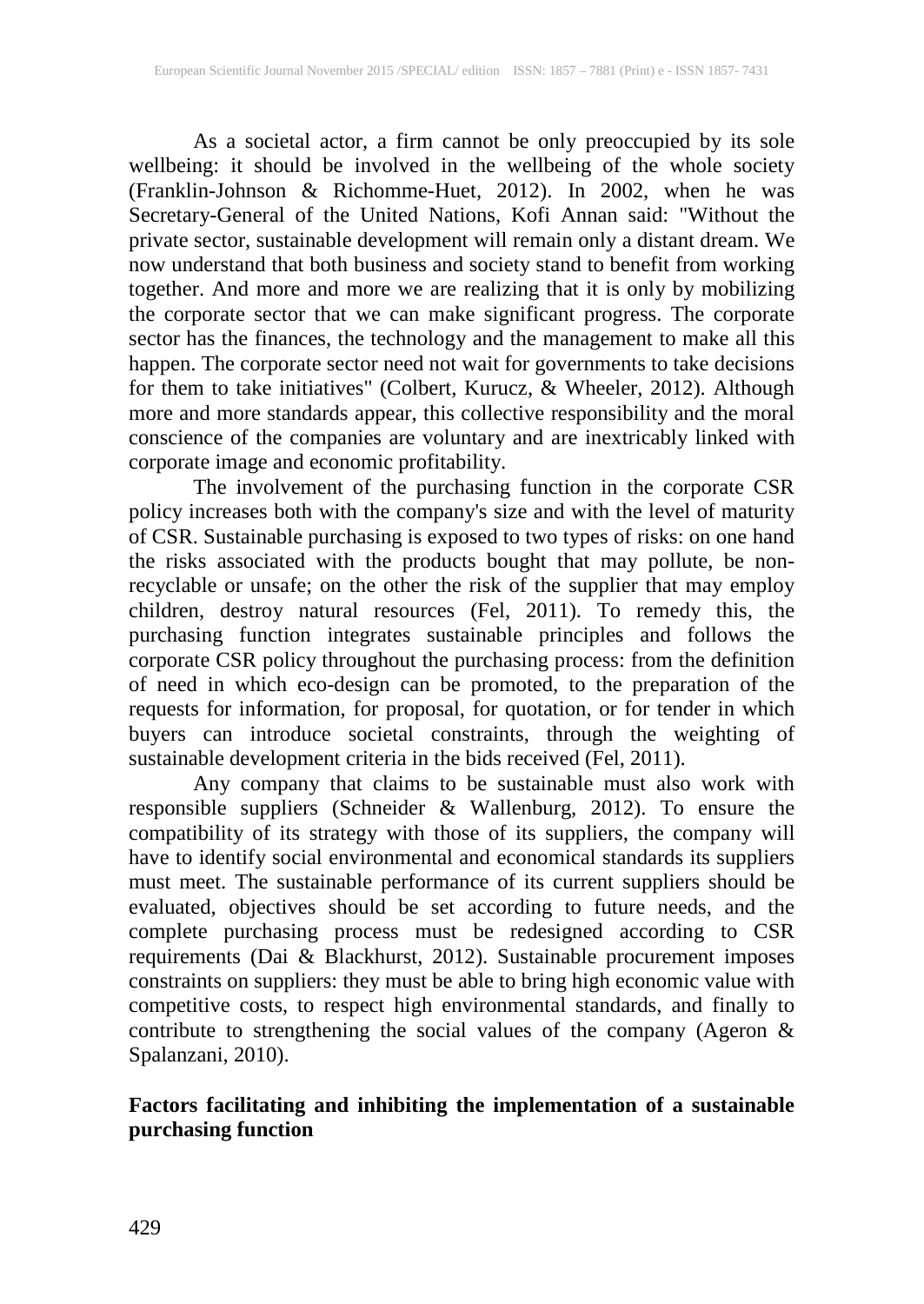The most important motivation to implement a sustainable procurement policy is to improve the image of the company among its stakeholders, especially its customers. Sustainable development remains generally a marketing effort to convey a positive image. Other motivations are compliance with regulations and willingness to behave responsibly. However, neither search for competitive advantages nor cost reduction are recognized as major motivations (Ageron & Spallanzani, 2010). While motivating factors vary from one company to another, the two main factors in favor of sustainable purchasing are top management's initiatives and government regulations (Giunipero, Hooker, & Denslow, 2012).

Financial constraints associated with sustainable procurement are the main obstacles to their implementation. The necessary investments may not be profitable (Schneider & Wallenburg, 2012). Sustainable products are often perceived as more expensive as regular ones. Assessing the sustainability of suppliers and auditing them regularly to verify that they comply with CSR principles has an elevated cost that is not easy to assume in times of crisis (Ageron & Spallanzani, 2010).

A contradiction can therefore be found in the guidelines for managers. On the one hand they say that financial constraints have very little impact on the sustainable development strategy, one the other hand they require substantial cost reduction in crisis period. The short- and long-term goals seem therefore completely incompatible (.

#### **Action research in an exploratory and prospective approach**

The objective of this research is to observe how an industrial company implements a sustainable purchasing policy and to understand the issues involved. For this, we designed a thorough case study of the Colas Group. From this case study, a number of analysis parameters will be identified and good practices will be analyzed. Yin (1984) explained that the number of cases was not a validity criterion of the method: it is not necessary to have a multitude of cases to identify the relevant parameters of analysis. This is less the number of cases than the methodological rigor of the construction of these cases which is decisive in the description, understanding and explanation of certain phenomena. Using multiple cases allows only reinforce the results already achieved with one.

The choice of Colas Group is due to the fact that this company is a world leader in road and rail track construction. These activities are often associated with landscape destruction and environmental pollution (Murray & Dainty, 2013). This is why it's essential for Colas to improve its sustainable strategy and initiatives and to promote them to its clients and to the public in order to modify the perception they have and to improve the brand image. "In general, the case studies are the preferred strategy when the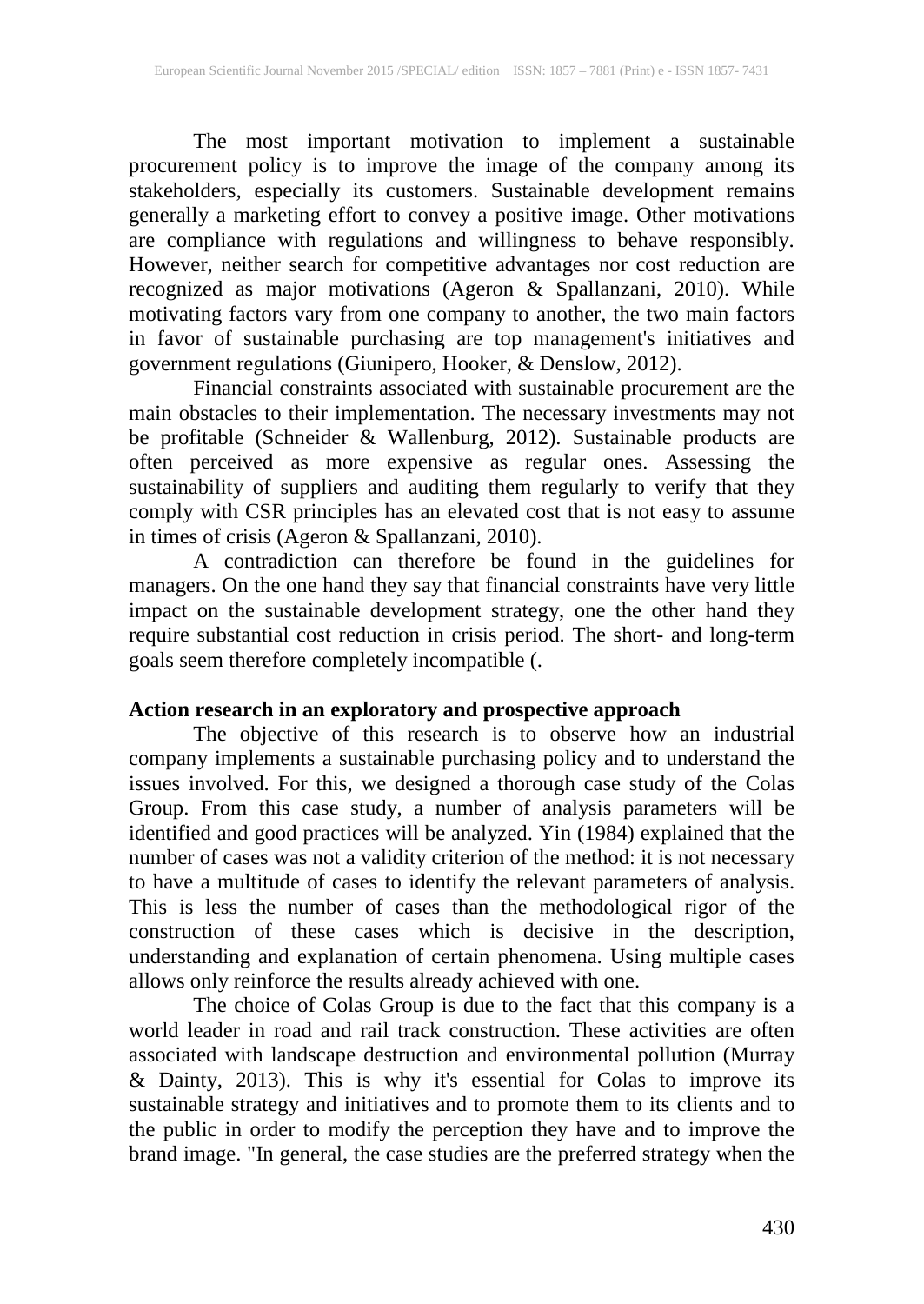questions' how 'or' why 'arise when the researcher has little control over events and when the focus is on a contemporary phenomenon in a real life context" (Yin, 1984, 2011). That is the case here of sustainable purchasing strategies, a recent approach that is implemented only in large groups where the maturity of the purchasing function is very high.

Empirical research was conducted for one year as part of an exploratory action research based on participant observation (Hatchuel & Molet, 1986). The constructivist approach focuses specifically on social interactions and processes as explanatory patterns of reality (Berger & Luckmann, 1966). The principle of "Generating theory" (Glaser & Strauss, 1967) or "building theory" (Eisenhardt, 1989) will be applied to the sustainable purchasing concept observed in the Colas Group. Grounded theory generates new theories in human and social sciences through immersion in the empirical data of existing theories regarding the observed phenomenon here sustainable purchasing. These new theories complete existing theories and explain new situations (Glaser & Strauss, 1967). Data collection has used simultaneously a wide range of complementary techniques: individual interviews, group interviews, participation in workshops, brainstorming sessions and think tanks (Miles & Huberman, 2003). The literature review was carried out gradually throughout participant observation, after an initial intensive documentation. Then, to highlight, complete and analyze the theoretical framework that has been set, interviews were conducted with two purchasing managers from the South-West of France Colas Group Agency.

#### **The sustainable strategy of the Group Colas**

Colas Group is a world leader in road construction and maintenance. The company Colas has also positioned itself as a major player in rail tracks construction and maintenance, pipeline facilities, as well as in the marketing of oils, waxes, paraffin and other refined products. This subsidiary of the Bouygues Group, which employs more than 60,000 people, is involved each year in more than 100,000 sites in 50 countries on 5 continents. Colas achieved a turnover of 12.4 billion euros in 2014, of which 47% outside of France, for a net profit of 604 million euros.

The Colas Road Company was born in 1929, following the invention of the first form of bitumen emulsion by two British researchers in 1920, the COLd ASphalt, and the acquisition of a patent by the French Alexandre Giros. Colas develops both through organic growth by establishing itself gradually in several regions, and mainly through external growth by acquiring other companies on several continents, like Sintra in 1964. Then Colas is itself acquired by the Group Bouygues in 1986. It will absorb Sacer in 1992 and Screg in 2012.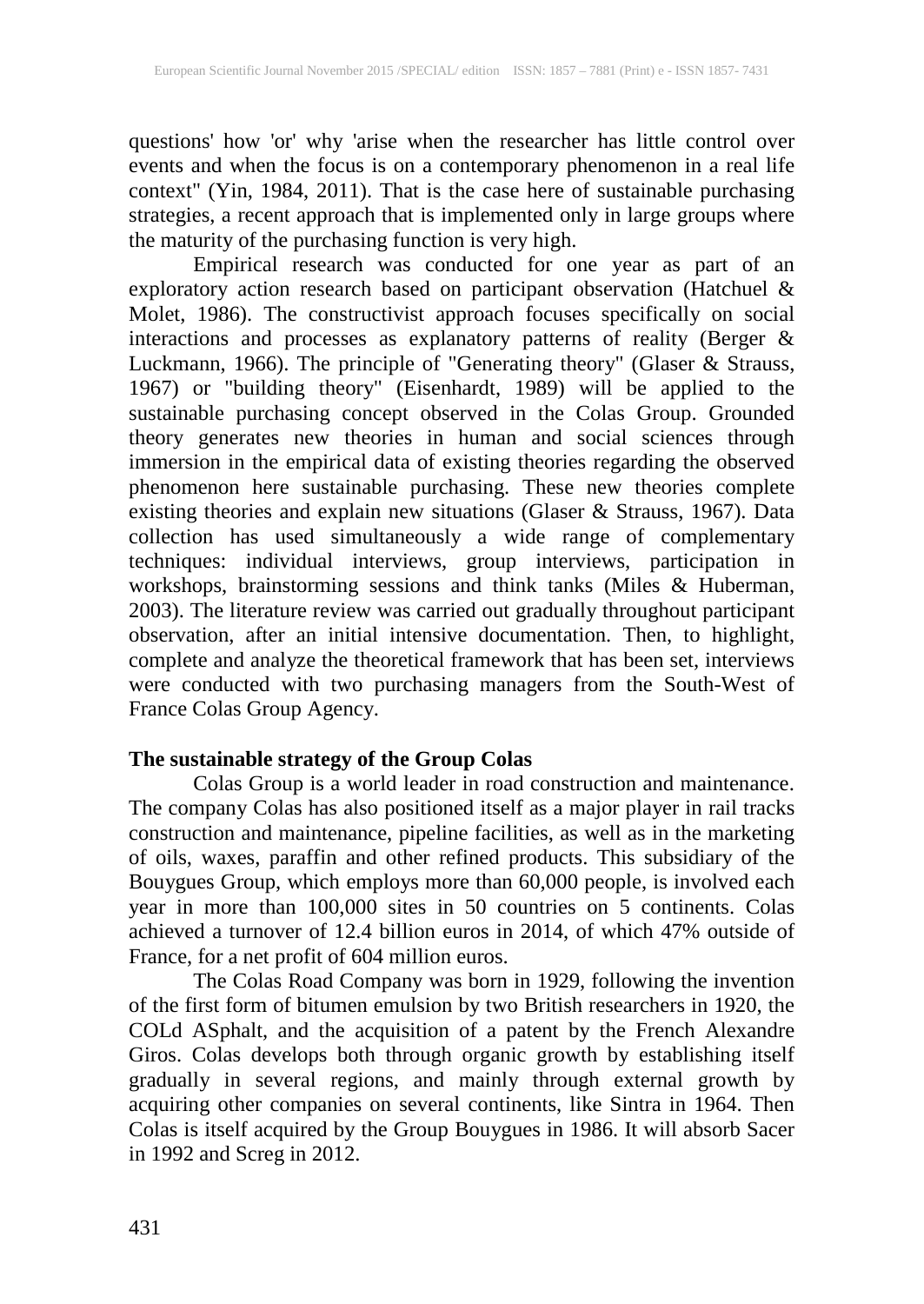Today, the activities of Colas are diversified to include a Rail Division launched in 2000 and that achieves a turnover of 904 million euros in 2014, up 18%. The company continues to expand internationally by acquiring new entities like in Denmark or Australia. With an order book of 7 billion euros to start the year 2015, the company continues to increase slightly overall, though its turnover stagnated. In 2014, Colas rehabilitated roads in Ohio and Pennsylvania, built a seaside promenade in Los Angeles, renovated a bridge in Bangkok, supplied 100.000 tons of mix for the Jakarta beltway, built a subway extension in Kuala Lumpur, extended the airport runways in New Caledonia and enabled the extension of motorway and tram in Budapest.

The 60.000 Colas employees are spread within 800 business units and 2.000 production units worldwide. The human resources management of Colas bases its policy on two principles: the human dimension and well done work promotion. These two principles are available in six core values: (1) sense of the initiative: every employee is an "entrepreneur" animated by the desire for conquest, commitment and success; (2) responsibility: everyone takes responsibility for his decisions and actions; (3) confidence in the group: relationships based on trust, honesty and authenticity; (4) respect: the basic behavior of every employee in all actions, self-respect, respect for other employees, customers, third parties, social partners, society in general, the group's principles, laws and regulations, the environment, equity and ethics in the broadest sense; (5) setting an example: giving the best of oneself, constantly seeking quality, demonstrating professionalism are a daily requirement for each employee; (6) humility: questioning yourself and staying humble allow each employee to always progress.<br>The area of construction and civil engineering is particularly

The area of construction and civil engineering is particularly concerned with the issues of corporate social responsibility. Indeed, the sites where Colas is involved generate significant impacts on the environment, energy consumption, workers and users' safety, territories and equipment' accessibility, and residents' well-being. The main issues identified by Colas' managers and which should be taken into account by buyers are: (1) prevention of risks and professional illnesses of employees and especially of workers who are in the field; (2) hygiene, safety and training of all staff; (3) management of jobs and careers; (4) vocational integration and reintegration into the labor market; (5) valorization of diversity and social and cultural mix; (6) fight against illegal work, corruption and conflict of interest; (7) reduction of greenhouse gas emissions and research of high environmental quality; (8) energy savings and fight against global warming; (9) use of sustainable materials without negatively impacting future resources; (10) recovery and reprocessing of waste; (11) limitation of visual and noise pollution (12) preservation of natural areas and landscape integration; (13)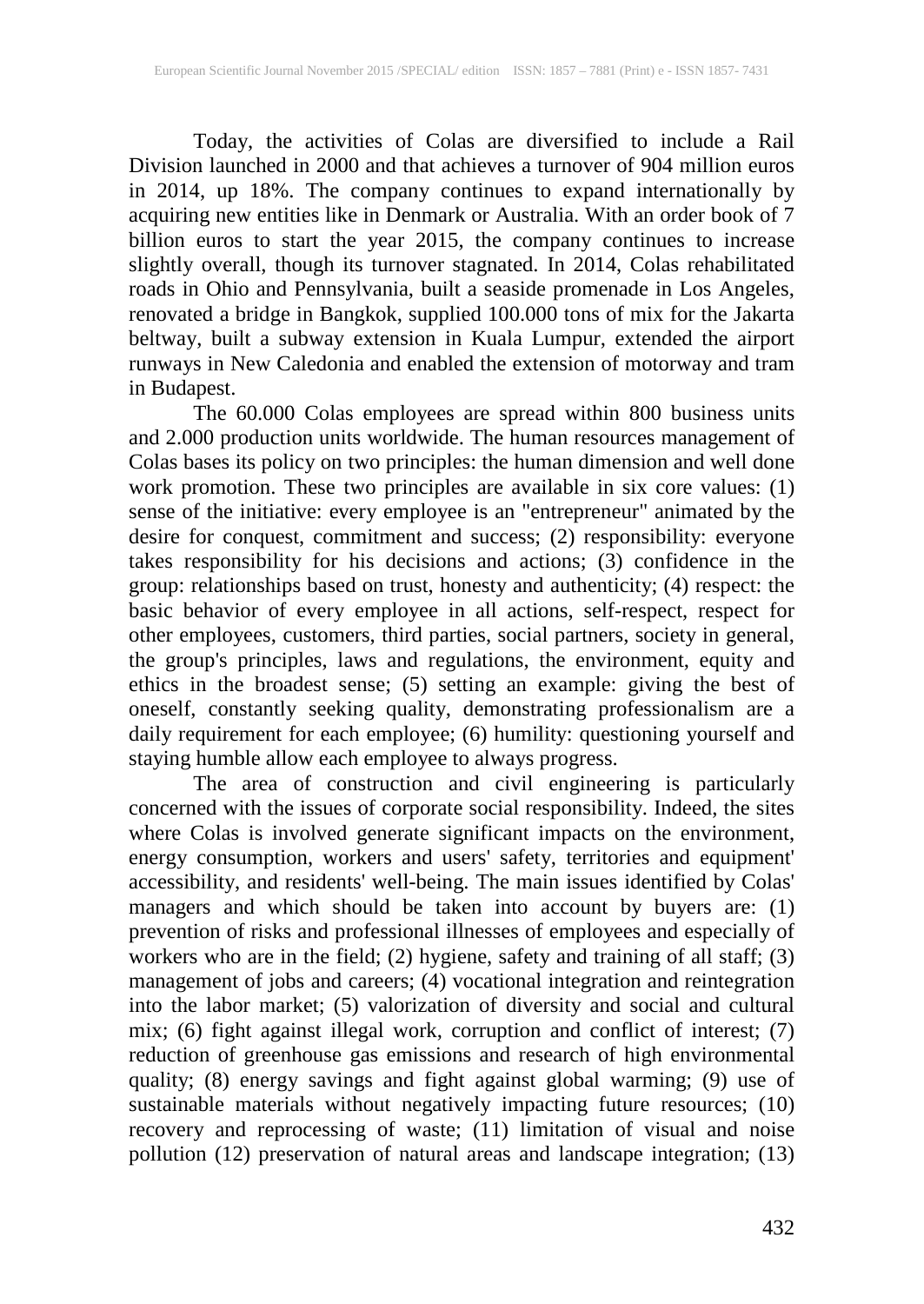preservation of biodiversity; (14) territorial anchorage and proximity with local actors; (15) mobility and the opening up of territories.

These priorities don't only correspond to societal and environmental concerns, but they also reflect important business issues. On the corporate website, one can read that "the sustainable development strategy of Colas aims to design, build and operate sustainable structures while taking into account the aspirations of its stakeholders: customers, partners, employees and civil society. Colas Group provides solutions that reduce environmental impacts while seeking to improve the living environment of users. This approach developed at all stages of projects, from design to operations, is gradually spreading throughout cities and countries".

The company's annual report also highlights that Colas is pursuing a profitable growth strategy that integrates a responsible development approach, with social, societal and environmental dimensions, and that aims to meet the needs of today's world in terms of mobility, urbanization and respect of the environment. The company's strategic priorities are: strengthening and extending the network of permanent offices worldwide, controlling materials and resources required for activities, pursuing the development of specialized activities, offering expanded and innovative services, developing new products and techniques, focusing on profitability instead of volumes.

Performance indicators have been defined to assess the level of achievement in each area, as well as the evolution of these achievements. They are grouped into four categories: authenticity, simplicity, reliability and cross. These indicators are quite diverse and include: the quality certification level, volumes and rates of recycled or recyclable materials, the carbon footprint, the accident rate, the followed training time, ratios juniors/seniors and men/women, the number of people reintegrated into the labor market, and the average duration of contracts with suppliers.

#### **The implementation of a sustainable purchasing policy in the Colas Group**

Colas's Purchasing Management is part of the Procurement and CSR Committee of the group. This favors the progressive integration of CSR principles into the actions, decisions and processes of the purchasing function. This committee aims to integrate all actors of the value chain into the sustainable initiative, especially suppliers, subcontractors and service providers. This approach integrates the different stages of the relationship: upstream, using mapping and risk analysis, when selecting suppliers through the inclusion of CSR criteria for products and services; at the stage of contracting through the inclusion of a CSR charter; and finally, during the execution of the contract with assessments of supplier CSR performance and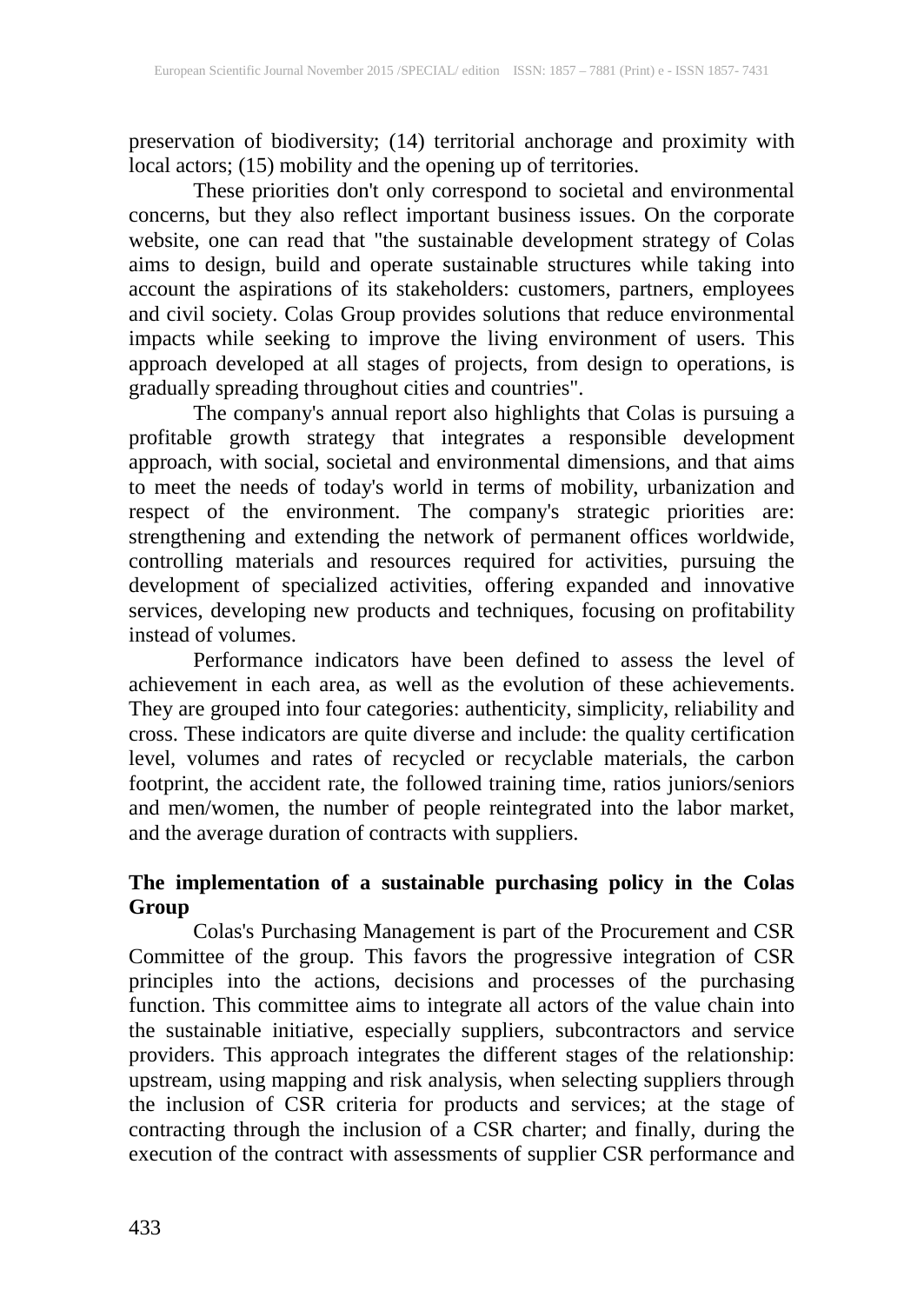occasional audits. The sustainable purchasing policy is adopted in 2014 and will disseminate its principles in all areas of the company, and in all international agencies.

The very large number of suppliers involves having a progressive and targeted approach, starting with the most critical suppliers. Purchases being completely decentralized in different locations and even in different construction sites, it is particularly difficult to change the habits of employees in charge, even more homogeneously. Moreover, the merger of Colas with Screg in October 2012 led to a major restructuring that has strongly impacted all services, including the still emerging procurement function. Indeed, this function has a low level of maturity and is still closer to basic procurement than to a real supplier relationship management.

For the managers of Colas, doubling the number of agencies following the merger is an opportunity to implement rigorous procurement processes and to introduce new more responsible and sustainable practices. It is also the ideal occasion to communicate with suppliers to raise awareness of the new CSR vision. An initiative is launched to centralize relations and negotiations with strategic suppliers at headquarters of each region for a more homogeneous communication and to have more impact.

The purchasing function was not easily accepted when operators had to transfer to them some of their activities, such as negotiation which constituted an important part of their job. However, the bargaining power of buyers, who represent a region, that is to say often more than fifty agencies, is much more important than the one of local operators. It is an opportunity to realize savings on grouped volumes that are inaccessible to each agency separately. Buyers can also have much higher requirements in terms of compliance with deadlines, standards and other contractual terms given the amounts involved. The development of the purchasing function in each region depends on the commitment and support of agencies and thus on how purchases will demonstrate their performance and added value.

The purchasing function endeavors to show its expertise as a support function for the agencies by conducting consultations and offering very competitive bundles. It seeks to be as flexible, versatile and efficient as possible not to disappoint the operators. To benefit from the best deals, there must be enough voluntary agencies accepting to delegate their sourcing to reach a critical level. Regional procurement services may also offer to reference new more competitive suppliers, with a higher quality level, with wider product lines or with a more responsible corporate culture. The purchasing department makes suggestions, but it also responds to requests from agencies facing increased competition. Framework contracts of one to three years are established across each region, to benefit from adjusted prices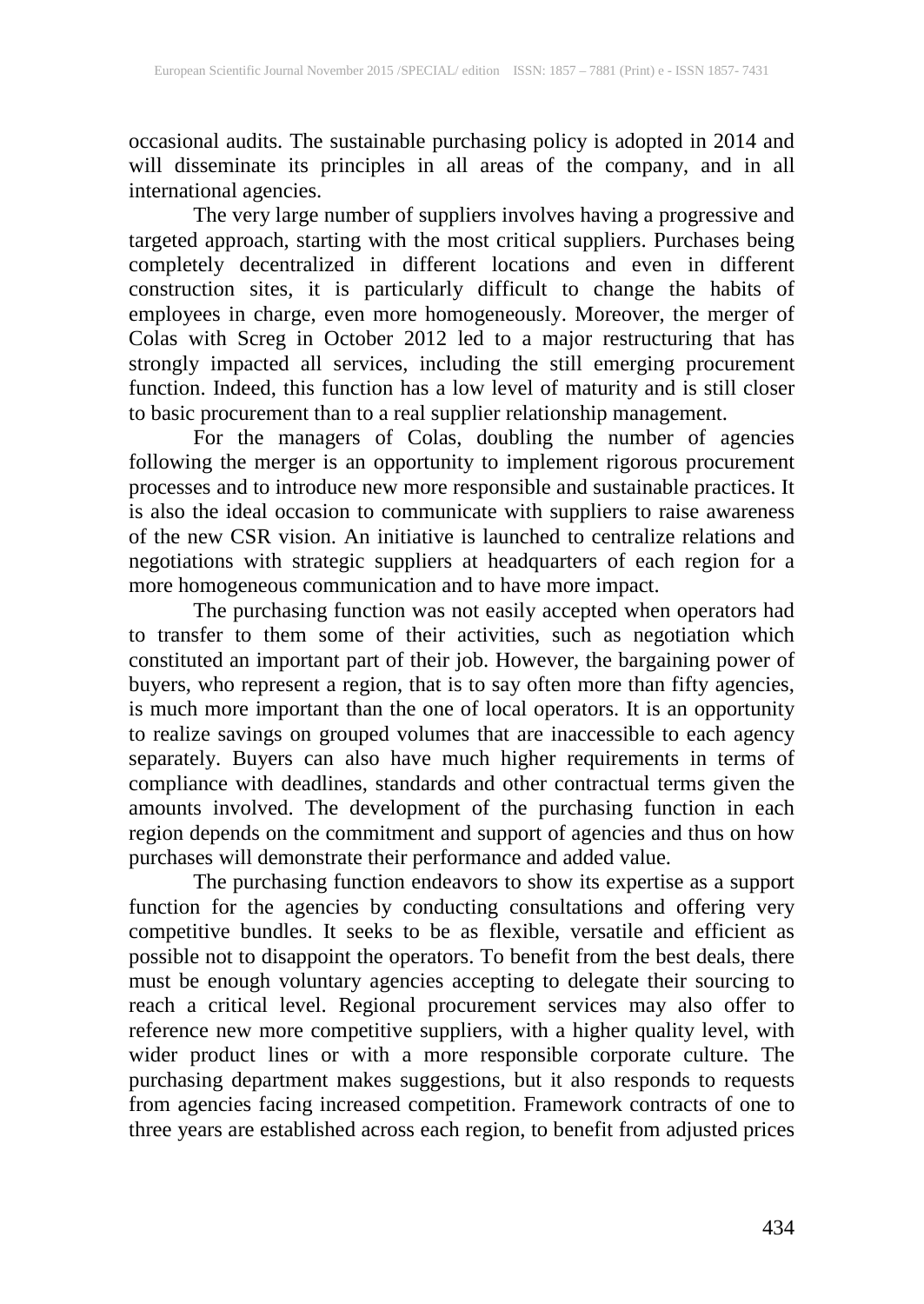and year-end rebates based on volume commitments and to establish privileged partnership relations with some suppliers.

The pressure is very strong, particularly on the costs that remain the main decision criterion. In the construction and civil engineering sector, it's essential to respect the deadlines because sponsors have significant time constraints and may charge penalties if the deliverables are not completed on time. The quality is governed by extremely strict standards, and the failure to comply can also have catastrophic consequences, both financially and on the reputation of Colas Group which claims the excellence of its practices. Given all existing constraints associated with costs deadlines, and quality, it is particularly difficult to sensitize stakeholders and operators to CSR.

The Colas Group created a Responsible Purchasing Committee, in which decentralized buyers of various regions meet regularly. This entity pools the knowledge and good practices to disseminate them and to implement action plans on topics such as waste reduction, carbon footprint, recycling, packaging, personal protection or working conditions. This committee has deployed the EcoVadis rating methodology. This agency provides measurement methods and performance criteria to limit risks and evaluate opportunities related to responsible purchasing. The EcoVadis solutions provide centralized dashboards with indicators to measure the results achieved by the action plans launched by the purchasing function with a particular emphasis on innovation and CSR.

Since 2009, according to the recommendations of this Responsible Purchasing Committee, Colas requires that for each framework contract set up with a supplier, the group's CSR charter will be attached. It focuses on four aspects of the Group's CSR policy: (1) ethics; (2) compliance with labor standards; (3) protection of health and safety; (4) protection of the environment. This charter stipulates that in case of a serious failure of a supplier to comply with one of these principles, sanctions will be taken, up to termination of the contract without compensation in damages.

Many meetings and training sessions were held with buyers to transmit them information and guidelines about the institutional CSR policy. However, due to limited resources, audits are restricted to strategic purchasing families and it is particularly difficult to have visibility on the entire purchasing portfolio. Therefore, to verify the compliance of all suppliers to all the principles of the CSR charter seems illusory. The challenge is to find solutions to improve the CSR commitment of suppliers and better measure their progress. To this end, the purchasing function launched a consultation of suppliers to determine their vision, their willingness to progress, and to establish a coaching process towards continuous improvement focused on social and environmental responsibility.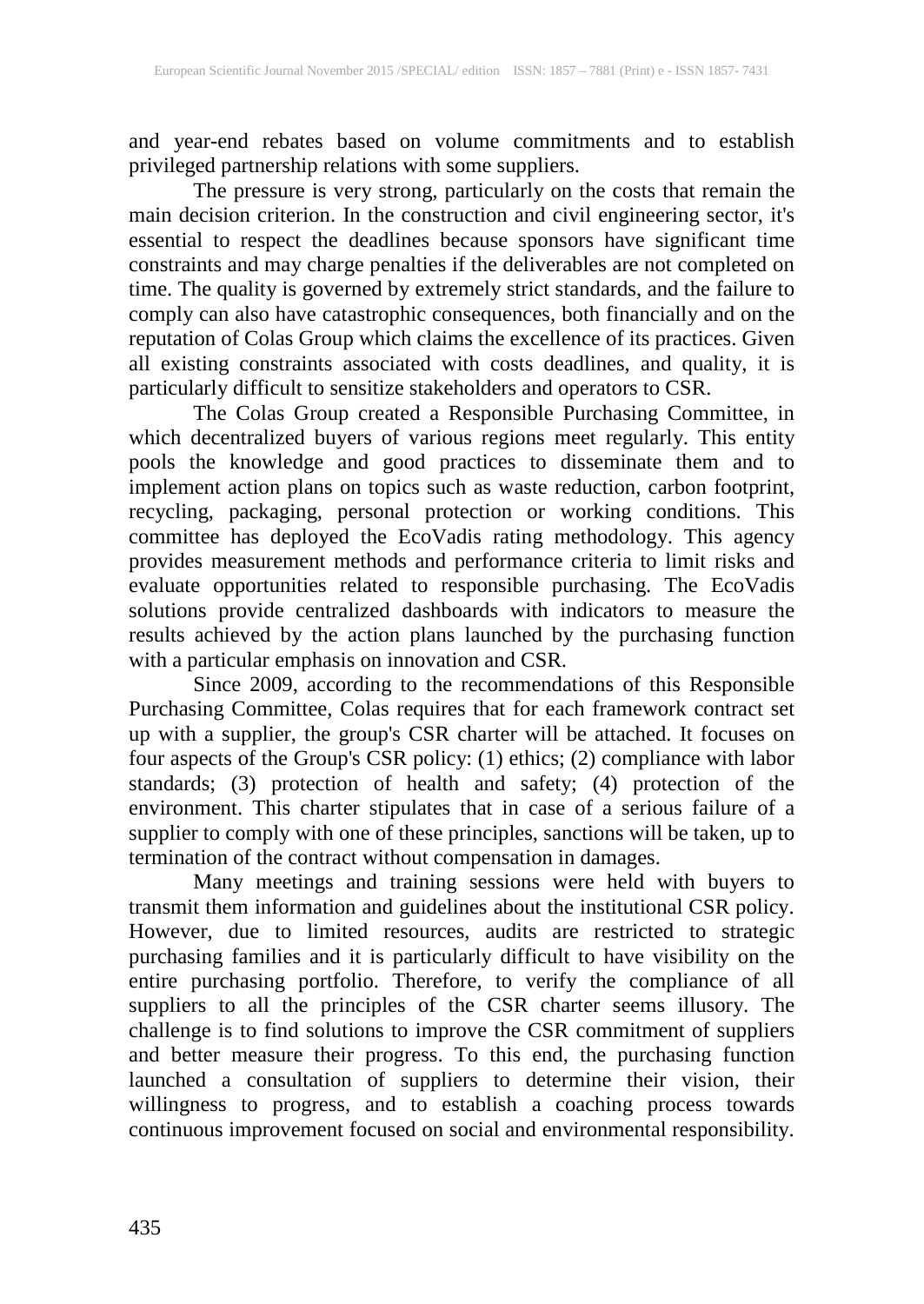The purchasing function then categorized suppliers based on their responses and negotiated means to be able to support the most committed ones.

#### **Conclusion**

After a literature review to present the necessary alignment between the CSR corporate strategy and the purchasing management, and the benefits and limits of a sustainable purchasing policy, this paper provides an in depth case study of how a multinational company can implement a sustainable purchasing policy and involve its suppliers in its CSR strategy. It's difficult to promote the values associated with CSR into the company, but it's even more difficult outside of it. Convincing suppliers and partners to comply with new constraints and to change their culture and practices is a slow and progressive process. Cost optimization efforts may seem in conflict with the practices of sustainable development, and managers do not seem able to combine both.

To improve its image and to comply with the new requirements associated with its activities, The Colas Group has set up a rigorous and ambitious approach to improve the performance indicators associated with sustainable procurement. However, this ambition has been hampered by lack of resources, the context of a merger, the strong decentralization of purchasing and economic crisis. This example can be an inspiration for managers who wish to implement a sustainable procurement policy, both for drawing on methods used in the Colas group and to become aware of the obstacles they may encounter.

### **References:**

Ageron B., Spalanzani A. (2010). Perceptions et réalités du développement durable dans les entreprises françaises : Le point de vue de l'acheteur. *Revue française de gestion, 6*(205), 157-171.

Berger, P. L., & Luckmann, T. (1966). *The social construction of reality: A treatise in the sociology of knowledge*, Anchor.

Carroll, A., & Buchholtz, A. (2014). *Business and society: Ethics, sustainability, and stakeholder management*. Cengage Learning.

Colbert, B., Kurucz, E., & Wheeler, D. (2012). Building the sustainable organization through adaptive, creative coherence in the HR system. In Burke, R. J., & Cooper, C. L. (Eds), *Building More Effective Organizations,*  310-333.

Crespin-Mazet, F., & Dontenwill, E. (2012). Sustainable procurement: Building legitimacy in the supply network. *Journal of Purchasing and Supply Management, 18*(4), 207-217.